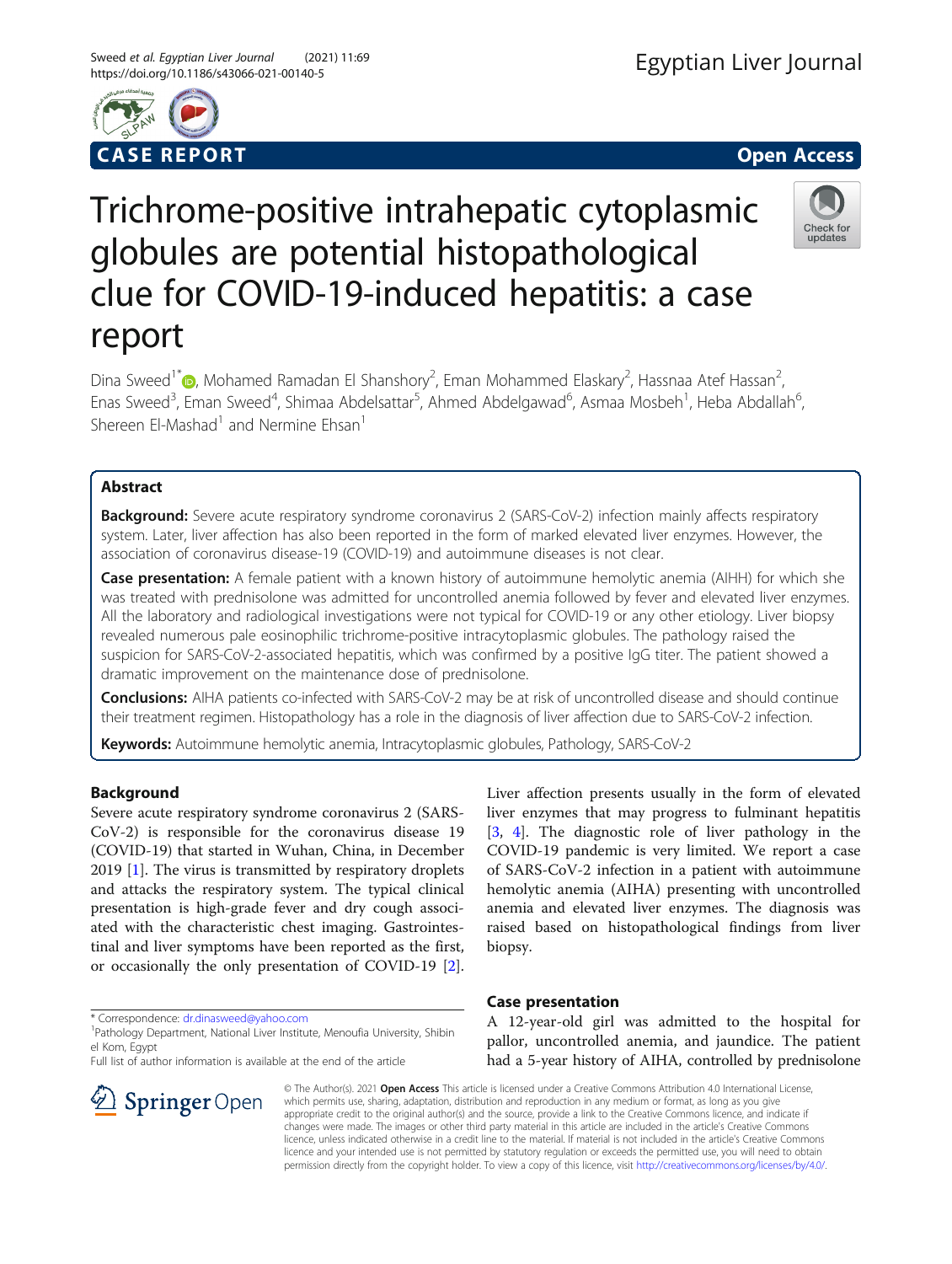at a daily dose of 20 mg. On day 60 of admission, the patient suffered from fever of 39  $^{\circ}$ C without any associated respiratory or gastrointestinal symptoms. Her lung examination and chest X-ray were free. Microbiological investigations including Widal test and stool culture were negative for any infection except for salmonella typhi a, and the patient received cephalosporin, with no improvement of fever. Abdominal sonography revealed hepatomegaly and marked splenomegaly. Laboratory investigations were as follows: hemoglobin 7.7 g/dl, platelet 261,000 K/μl, TLC 8400 K/μl, total bilirubin 4.9 mg/dl, direct 1.9 mg/dl, ALT 853 IU/L, AST 692 IU/L, albumin 3.2 g/dl, GGT 103 U/l, ferritin 117 ng/ml, and D-dimer 0.34 ng/ml. Further laboratory tests to declare the etiology were done as follows: autoimmune markers, ANA, ANCA, anti-DNA, and LKM were negative except for ASMA (1/20 titer). In addition, ceruloplasmin and serum copper were normal, and all hepatitis viruses were negative. The history of AIHA raised the possibility of concomitant autoimmune hepatitis or Wilson's disease. Liver biopsy was indicated as a final approach for diagnosis. The histopathological findings revealed a mild portal tract expansion by mixed inflammatory cells containing few plasma cells, mild interface hepatitis, and mild periportal fibrosis in

some portal tracts. There was no thrombosis or sinusoidal fibrin deposition. Hepatic parenchyma showed multiple foci of necroinflammatory activity, ballooning degeneration, and mild macrovesicular steatosis (5%). Numerous pale eosinophilic intracytoplasmic, rounded inclusions of various sizes were seen distributed evenly in the parenchyma. The globules were positive for masson trichrome stain and negative for periodic acid Schiff–diastase (PAS-D), orcein, and perls stains (Fig. 1). Based on a previous case report that highlighted those globules as a characteristic finding for SARS-CoV-2 infection [\[5](#page-3-0)], the pathological diagnosis raised the suspicion for post-COVID-19 hepatitis. Therefore, serum IgG and IgM were done and revealed a positive IgG result for SARS-CoV-2 infection (14.5, positive if  $> 1$ ). Chest CT was not advisable due to a time lag between the onset of symptoms and the clinical suspicion with the rapid resolution of patches in the pediatric age. Two weeks later, there was a dramatic improvement of liver enzymes, ALT 279 IU/L, AST 231 IU/L, albumin 4.3 g/dl, GGT 53 U/l, ALP 140 U/ l, hemoglobin 8.7 g/dl, and TLC 8200 K/μl, and serum fibrinogen 298 mg/dL. After another 2 weeks, ALT was 107 IU/L and AST was 104 IU/L. The patient was followed up for 6 months and maintained her daily dose of corticosteroid with no further intervention.



Fig. 1 Histopathology of COVID-19-induced hepatitis. a Mild expansion of portal tracts by chronic inflammatory cells with mild interface hepatitis and mild periportal fibrosis (H&E  $\times$  100). **b** Higher power showing numerous pale intracytoplasmic eosinophilic globules (H&E  $\times$  400). **c** The globules were highlighted by trichrome stain as light blue globules (MT × 400). d The globules faded after staining with periodic acid-Schiffdiastase stain (PAS-D × 400). e Lack of copper associated globules within hepatocytes and negative staining of the globules (Orcein × 400). f Lack of iron deposition within hepatocytes and negative staining for the globules (Perls Prussian blue  $\times$  400)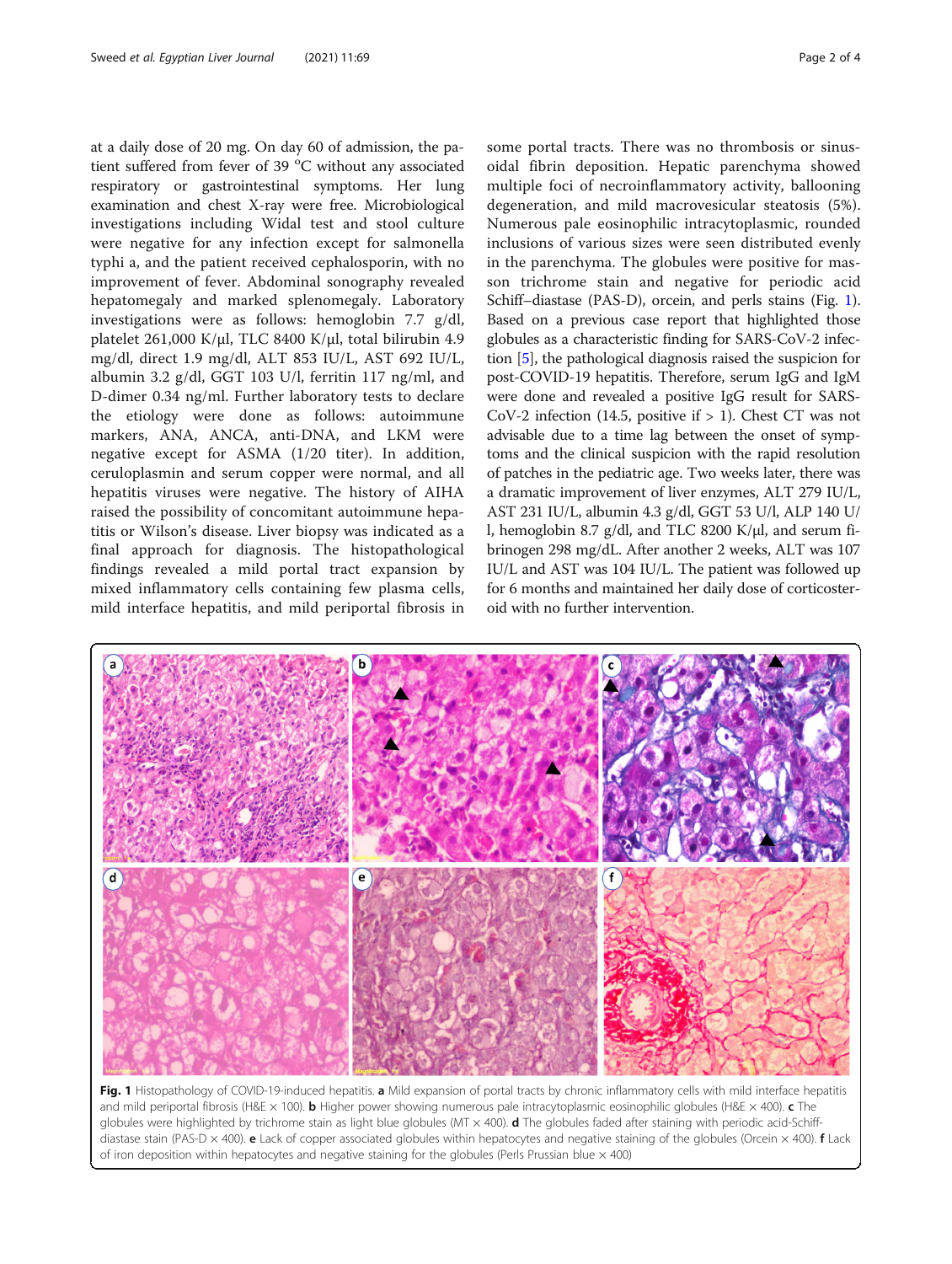## <span id="page-2-0"></span>**Discussion**

Liver affection associated with SARS-CoV-2 has been reported either as unexplained elevated liver enzymes or as postmortem findings  $[6]$  $[6]$ . However, few cases of SARS-COV-2 infection associated fulminant hepatitis have been reported [\[3,](#page-3-0) [4\]](#page-3-0). The COVID-19 associated liver injury is multifactorial resulting from the cross talk of multi-organs injury, direct viral cytopathic effect, inflammatory and cytokine storm, thrombo-ischemic factors, drug-induced, and background liver disease [\[7](#page-3-0)]. The viral direct cytopathic effect could be related to the wide distribution of SARS-CoV-2 host receptors in liver tissue, specifically angiotensin-converting enzyme 2 (ACE2) [[8](#page-3-0)]. However, the mechanism is not fully understood. In this case, the patient was admitted for uncontrolled AIHA for which she was given prednisolone. Two months later, the patient developed persistent fever not responding to treatment followed by elevated liver enzymes. The patient's laboratory and radiological findings were not typical for COVID-19, autoimmune hepatitis, or Wilson's disease. Liver biopsy was the final step in the diagnosis and management. The pathological findings showed characteristic pale intracytoplasmic globules of ground-glass appearance. The globules were positive for masson trichrome stain (fibrin stain) and negative for PAS-D, orcein, and perls stains. The differential diagnosis of ground-glass hepatocytes includes HBsAg in HBV infection, alpha-1-antripysin deficiency, Lafora's disease, type IV glycogenosis, and cyanamide alcohol aversion therapy. They have also been described in patients under polypharmacotherapy [[9\]](#page-3-0). All these possibilities were ruled out based on clinical, laboratory data, and histopathological interpretations. Interestingly, Fraga et al. reported deposition of type II fibrinogen in a COVID-19 patient who presented with severe hepatitis [\[5](#page-3-0)]. The mechanism of elevated fibrinogen level is related to the release of the acute-phase inflammatory mediators, e.g., interleukin 6 (IL-6) [[10](#page-3-0)]. The normal serum fibrinogen, in this case, ruled out the possibility of genetic fibrinogen storage disease, which is usually associated with hypofibrinogenemia [\[5](#page-3-0)].

A spectrum of SARS-CoV-2 infection complications includes multiple autoimmune disorders, AIHA mainly in high-risk patients [[11\]](#page-3-0). However, a case of SARS-CoV-2-infected patient developed AIHA in the absence of any underlying predisposition [\[12](#page-3-0)]. The possible mechanism is the cytokine storms with release of interleukin 6 [\[13\]](#page-3-0). In this case, the patient's hemoglobin and liver function were dramatically improved on the maintenance dose of prednisolone. A recent clinical trial postulated the efficacy of corticosteroids in managing COVID-19 patients; however, its impact on viral clearance and risk of other infections is a matter of controversy  $[14–16]$  $[14–16]$  $[14–16]$  $[14–16]$ .

## **Conclusions**

AIHA patients co-infected with SARS-CoV-2 might be at increased risk of uncontrolled disease and should maintain their treatment regimen; however, it does not associate with poor outcomes. Corticosteroid may play a role in preventing disease progression in this case. The pathological findings of trichrome positive intracytoplasmic globules could be suggestive for SARS-CoV-2 induced hepatitis, especially in the setting of an ongoing pandemic and could be a diagnostic clue for liver affection.

#### **Abbreviations**

SARS-CoV-2: Severe acute respiratory syndrome coronavirus 2; AIHH: Autoimmune hemolytic anemia; COVID-19: Coronavirus disease 19; PAS-D: Periodic acid Schiff–diastase; ACE2: Angiotensin-converting enzyme 2; IL-6: Interleukin 6

## Acknowledgements

Not applicable.

#### Authors' contributions

All authors of this paper have participated in its drafting and approved the final version submitted. DS, ME, EE, NE, SA, ES, and ES wrote the case report. DS and SE contributed to the pathological diagnosis. ES offered the assistance for radiological diagnosis. AS performed the technical work. ME, EE, and HH acquired and interpreted the clinical data. AA and HA interpreted the laboratory data. DS revised and edited the final version. All authors read and approved the final manuscript.

## Funding

Not applicable.

#### Availability of data and materials

Availability of data and materials are available from the corresponding author on reasonable request.

## **Declarations**

#### Ethics approval and consent to participate

The study was in accordance to an approved Institutional Review Board (IRB) protocol of the National Liver Institute (NLI), Menoufia University.

#### Consent for publication

A written informed consent was obtained from the parent of the study participant for publication of this case report and accompanying images.

#### Competing interests

The authors declare that they have no competing interests.

#### Author details

<sup>1</sup>Pathology Department, National Liver Institute, Menoufia University, Shibin el Kom, Egypt. <sup>2</sup>Pediatric Department, Faculty of Medicine, Tanta University Tanta, Egypt. <sup>3</sup>Radiology Department, Faculty of Medicine, Benha University Benha, Egypt. <sup>4</sup>Clinical Pharmacology Department, Faculty of Medicine, Menoufia University, Shibin el Kom, Egypt. <sup>5</sup>Clinical Pathology Department, National Liver Institute, Shibin el Kom, Egypt. <sup>6</sup>Clinical Biochemistry, and Molecular Diagnostics Department, National Liver Institute, Menoufia University, Shibin el Kom, Egypt.

#### Received: 5 April 2021 Accepted: 16 August 2021 Published online: 23 August 2021

#### References

1. Chen N, Zhou M, Dong X, Qu J, Gong F, Han Y, Qiu Y, Wang J, Liu Y, Wei Y, Xia Ja YT, Zhang X, Zhang L (2020) Epidemiological and clinical characteristics of 99 cases of 2019 novel coronavirus pneumonia in Wuhan,